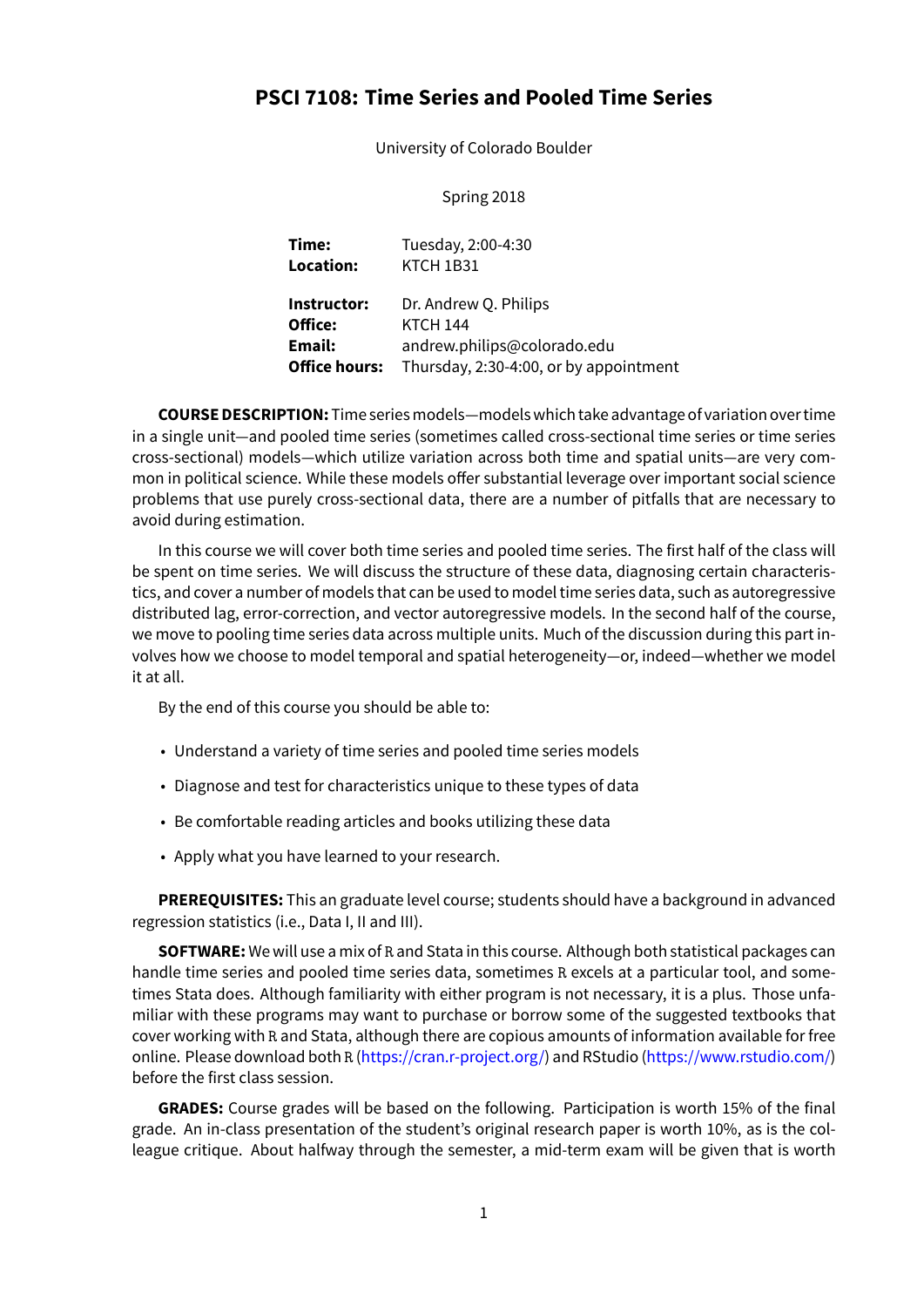20% of the final grade. Last, the original research paper will comprise 45% of the final grade. Note that there are no opportunities for extra credit, nor is there a final exam.

| Participation           | 15% |
|-------------------------|-----|
| In-Class Presentation   | 10% |
| Colleague Critique      | 10% |
| Midterm Exam            | 20% |
| Original Research Paper | 45% |

The following scale will be used to turn numerical grades into letter ones. Note that I will round up a letter should your grade fall on the number (but on or above 0.5) between two letters (e.g., 89.5 up to 90 rounds up to an A-).

Grade Scale

| А  | 95-100 |
|----|--------|
| А- | 90-94  |
| B+ | 87-89  |
| B  | 84-86  |
| B- | 80-83  |
| C+ | 77-79  |
| C  | 74-76  |
| C- | 70-73  |
| D+ | 67-69  |
| D  | 64-66  |
| D- | 60-63  |
| F  | 0-59   |

**PARTICIPATION:** Participation is an integral component of graduate courses. Students are expected to come to every class *having already read the assigned readings for that day*, and should be prepared to discuss them. Graduate-level courses only are successful when all participate actively in the discussion.

**MIDTERM EXAM:** About halfway through the semester there will be a mid-term exam. It will be in-class, open book, where you are free to consult your notes, readings, etc.

**ORIGINAL RESEARCH PAPER:** By the end of the class, students should have a solo-authored research article-length working paper that either: a.) a purely methodological paper (less common), or b.) an applied research paper that utilizes at least one of the maximum likelihood models discussed in the course. Since one semester is a short time in which to write such a paper, it is crucial to get some semblance of an research topic early in the semester. I encourage students to meet with me early on to discuss potential topics. Half-way through the semester, there will be a mandatory "check-in" to ensure all students have a feasible research topic. I am open to this paper being submitted for credit in another course, or a substantial re-write from a previous semester, but this needs to be cleared by me (and by the other professor if applicable). Note that the most important part of the research paper for the purposes of this class is the theory, hypotheses, research design, and presentation and interpretation of the results. Students are highly encouraged to write the paper using ETFX.

**COLLEAGUE CRITIQUE:** After all research papers are due, I will assign each student to read and critique *two*of theirfellow students' papers. Students should treat this just as they would an invitation to peer review a manuscript. Theory, research design, data, methods, etc,... should be critiqued.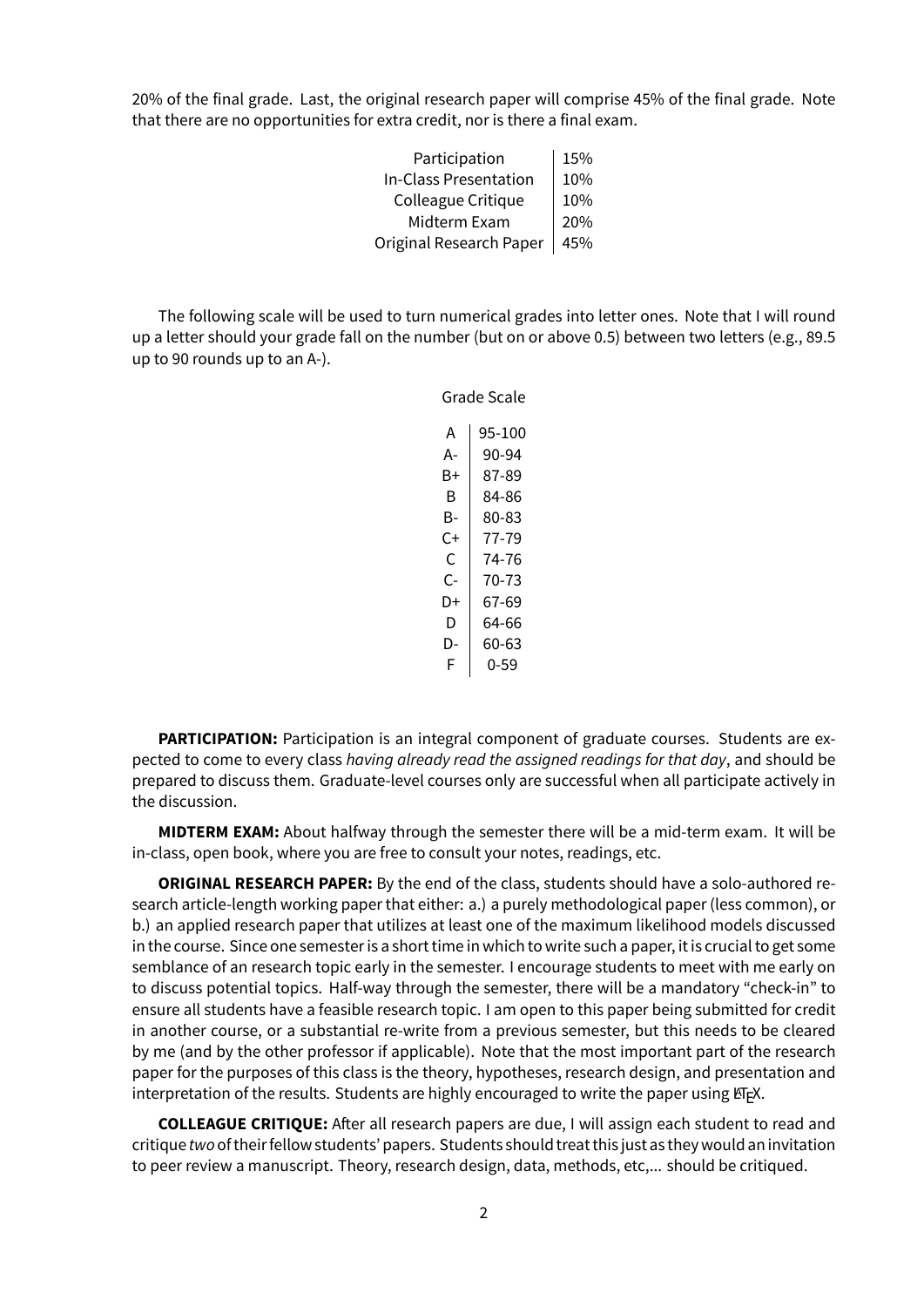**IN-CLASS PRESENTATIONS:** Instead of a final exam, students will give in-class presentations on their research papers. These are conference-length (i.e., about 10-15 minutes, depending on the number of students) presentations.

**ATTENDANCE AND LATE POLICY:**Attendance is a key component of succeeding in graduate school. I provide slides for each class, but we will have a much more comprehensive discussion than what appears on the slide. Attendance is mandatory, with the exception of university-excused absences. If you need to miss a class, you should—if possible—let me know in advance so that we can make arrangements.

Assignments are due on the day listed in the syllabus. Late assignments will not be accepted.

**REQUIRED TEXTS:** The following text is required for the course. Any additional readings will be made available to you on the first day of class or as needed.

• Pickup, Mark. 2014. *Introduction to Time Series Analysis*. SAGE Publications. Quantitative Applications in the Social Sciences. 1st Edition.

Note that it is expected to read the week's required readings before coming to class.

**RECOMMENDED TEXTS:** The following texts are not required, but may be helpful to some. In the schedule below there are additional texts in the "suggested readings".

- On  $\mathbb{F} F X$ :
	- **–** Philips, Andrew Q. 2016. "ETEX: A brief introduction". Available [here](http://www.andyphilips.com/downloads/introduction%20to%20latex%20Philips.pdf).
	- Various links provides on the ET<sub>F</sub>X Project website: [https://www.latex-project.org/help/links/.](https://www.latex-project.org/help/links/)
- On R:
	- **–** Monogan, James E. 2015. *Political analysis using R*. Springer.
	- **–** Burns, Patrick. 2011. *TheRInferno*. Available at: [http://www.burns-stat.com/documents/books/the](http://www.burns-stat.com/documents/books/the-r-inferno/)[r-inferno/.](http://www.burns-stat.com/documents/books/the-r-inferno/)
	- **–** Philips, Andrew Q. 2017. "R: A brief introduction."
- On Stata:
	- **–** Cameron, Adrian Colin, and Pravin K. Trivedi. 2009. *Microeconometrics using Stata* Volume 5. College Station, TX: Stata Press.
- On time series (general):
	- **–** Asteriou, Dimitrios and Stephen G. Hall. 2011. *Applied Econometrics*. 2nd Edition. Palgrave.
	- **–** Enders, Walter. 2010 *Applied Econometric Time Series.* 3rd Edition. John Wiley & Sons.
	- **–** Box-Steffensmeier, Janet M., John R. Freeman, Matthew P. Hitt, and Jon C.W. Pevehouse. 2015. *Time series analysis for the social sciences*. Cambridge University Press.
- On pooled time series or econometrics in general:
	- **–** Gelman, Andrew, and Jennifer Hill. *Data analysis using regression and multilevel/hierarchical models*. Cambridge University Press, 2006.
	- **–** Greene, William. 2011. *Econometric analysis*. 7th Edition. Upper Saddle River, NJ: Prentice-Hall.
	- **–** Baltagi, Badi. 2008. *Econometric Analysis of Panel Data*. 4th Edition. John Wiley & Sons.
	- **–** Wooldridge, Jeffrey M. 2010. *Econometric analysis of cross section and panel data*. MIT Press.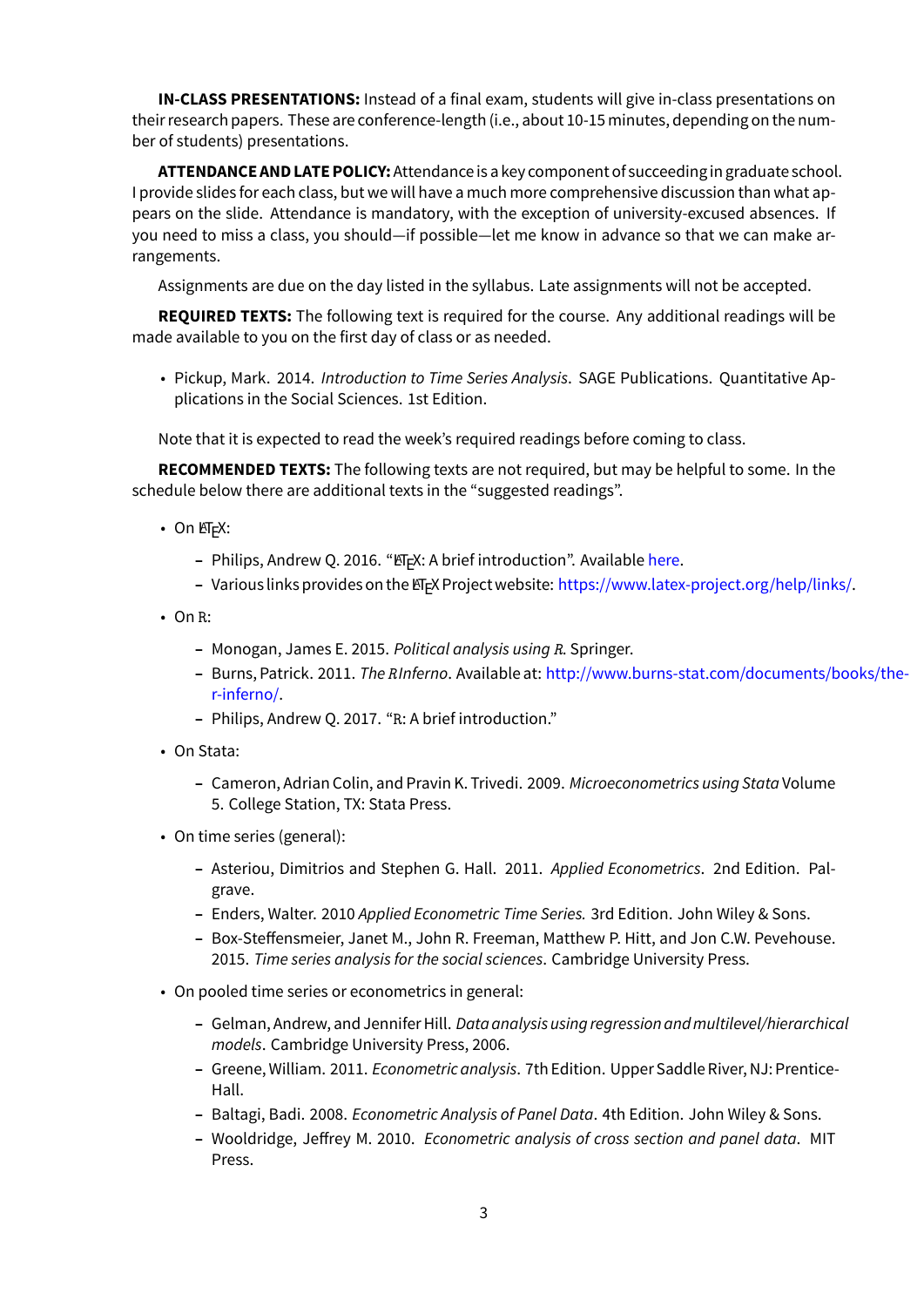#### **TENTATIVE SCHEDULE:**

## **Tuesday, January 16: NO CLASS**

#### **Week 1: Introduction to Time Series Data, Diagnosing Time Series Properties**

Required Readings:

• Pickup, Introduction, Ch. 1 and 2

#### **Week 2: ARIMA and Distributed Lag Models**

Required Readings:

- Pickup Ch. 3, 4 (§4.1-4.3), and 5 (§5.1-5.4)
- Beck, Neal. 1991. "Comparing Dynamic Specifications: The Case of Presidential Approval." Political Analysis. 3:51- 87.
- Keele, Luke and Nathan Kelly. 2006. "Dynamic models for dynamic theories: The ins and outs of lagged dependent variables." Political Analysis. 14 (2), 186-205.

Suggested Readings:

- Clarke, Harold D., William Mishler, and Paul Whiteley. 1990. "Recapturing the Falklands: Models of Conservative popularity, 1979-83." *British Journal of Political Science* 20(1):63-81.
- Shumway, Robert H. and David S. Stoffer. 2017 *Time series analysis and its applications*. Springer.

#### **Week 3: Unit Roots, Cointegration, and ECMs**

Required Readings:

- Pickup Ch. 6
- De Boef, Suzanna and Luke Keele. 2008. "Taking time seriously." *American Journal of Political Science*: 52(1): 184- 200.
- Philips, Andrew Q. 2017. "Have your cake and eat it too? Cointegration and dynamic inference from autoregressive distributed lag models." *American Journal of Political Science*: 1-15.
- Jordan, Soren and Andrew Q. Philips. 2017. "Cointegration testing and dynamic simulations of autoregressive distributed lag models." Working Paper.

Suggested Readings:

- Pfaff, Bernhard. 2008 *Analysis of integrated and cointegrated time series with R*. Springer.
- Grant, Taylor, and Matthew J. Lebo. 2016. "Error Correction Methods with Political Time Series." *Political Analysis* 24(1): 3-30.
- Keele, Luke, Suzanna Linn, and Clayton M. Webb. 2016. "Treating Time with All Due Seriousness." Political Analysis 24(1): 31-41.

## **Week 4: VAR and VECM Models**

Required Readings:

- Freeman, John, John Williams and T. Lin. 1989. "Vector Autoregression and the Study of Politics." *American Journal of Political Science* 33: 842-77.
- Wood, B. Dan. 2009. "Presidential saber rattling and the economy." *American Journal of Political Science* 53(3):695- 709.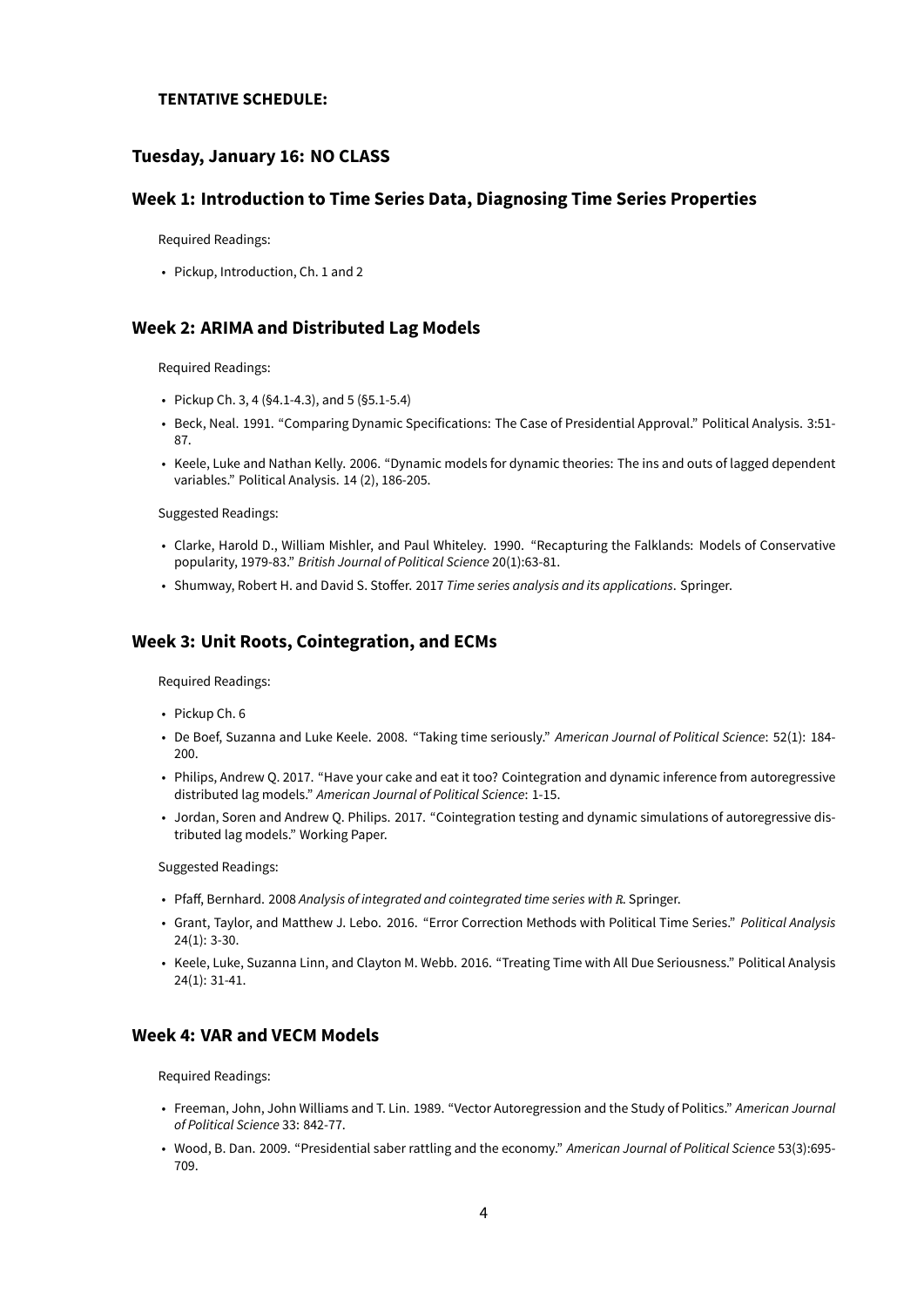• Whiteley, Paul, Harold Clarke, David Sanders and Marianne Stuart. 2016. "Hunting the Snark: A reply to 'Re-evaluating the valence models of political choice."' *Political Science Research and Methods*: 221-240.

Suggested Readings:

- Brandt, Patrick T., and John T. Williams. 2007. *Multiple Time Series Models*
- Johansen, Soren. 1995. *Likelihood-based inference in cointegrated vector autoregressive models.* Oxford University Press.

# **Week 5: ARCH/GARCH and DCC**

Required Readings:

- Pickup Ch. 4 (§4.4) and 5 (§5.5)
- Bernhard, William and David Leblang. 2006. "Polls and pounds: Public opinion and exchange rate behavior in Britain." *Quarterly Journal of Political Science* 1:25-47.
- Benton, Allyson L., and Andrew Q. Philips. 2018. "Does the @realDonaldTrump really matter to financial markets?" Working paper.
- Kellstedt, Paul M., Suzanna Linn, and A. Lee Hannah. 2015. "The usefulness of consumer sentiment: Assessing construct and measurement." *Public Opinion Quarterly* 79(1):181-203.

Suggested Readings:

- Hellwig, Timothy. 2007. "Economic openness, policy uncertainty, and the dynamics of government support." *Electoral Studies* 26(4):772-786.
- Gronke, Paul and John Brehm. 2002. "History, heterogeneity, and presidential approval: a modified ARCH approach." Electoral Studies 21(3):425-452.

# **Week 6: Fractional [Co]Integration, and Asymmetric Dynamic Effects**

Required Readings:

- Box-Steffensmeier, Janet M., and Renee M. Smith. 1998. "Investigating political dynamics using fractional integration methods." *American Journal of Political Science* 42(2): 661-89.
- Box-Steffensmeier, Janet M., and Andrew R. Tomlinson. 2000 "Fractional integration methods in political science." *Electoral Studies* 19.1:63-76.
- Lebo, Matthew J., Robert W. Walker, and Harold D. Clarke. 2000. "You must remember this: Dealing with long memory in political analyses." *Electoral Studies* 19(1): 31-48.

Suggested Readings:

• Clarke, Harold D., and Matthew Lebo. 2003 "Fractional (co) integration and governing party support in Britain." *British Journal of Political Science* 33.02: 283-301.

#### **Week 7: Why Pool? Modeling Out Heterogeneity and Dynamic Issues**

Required Readings:

- Stimson, James. 1985. "Regression in Time and Space: A Statistical Essay." *American Journal of Political Science* 29:914-947.
- Beck, Nathaniel and Jonathan Katz. 1995. "What To Do (and Not To Do) with Time Series Cross-Section Data." *American Political Science Review* 89:634-47.
- King, Gary and Margaret E. Roberts. 2015. "How robust standard errors expose methodological problems they do not fix, and what to do about it." *Political Analysis* 23: 159-179.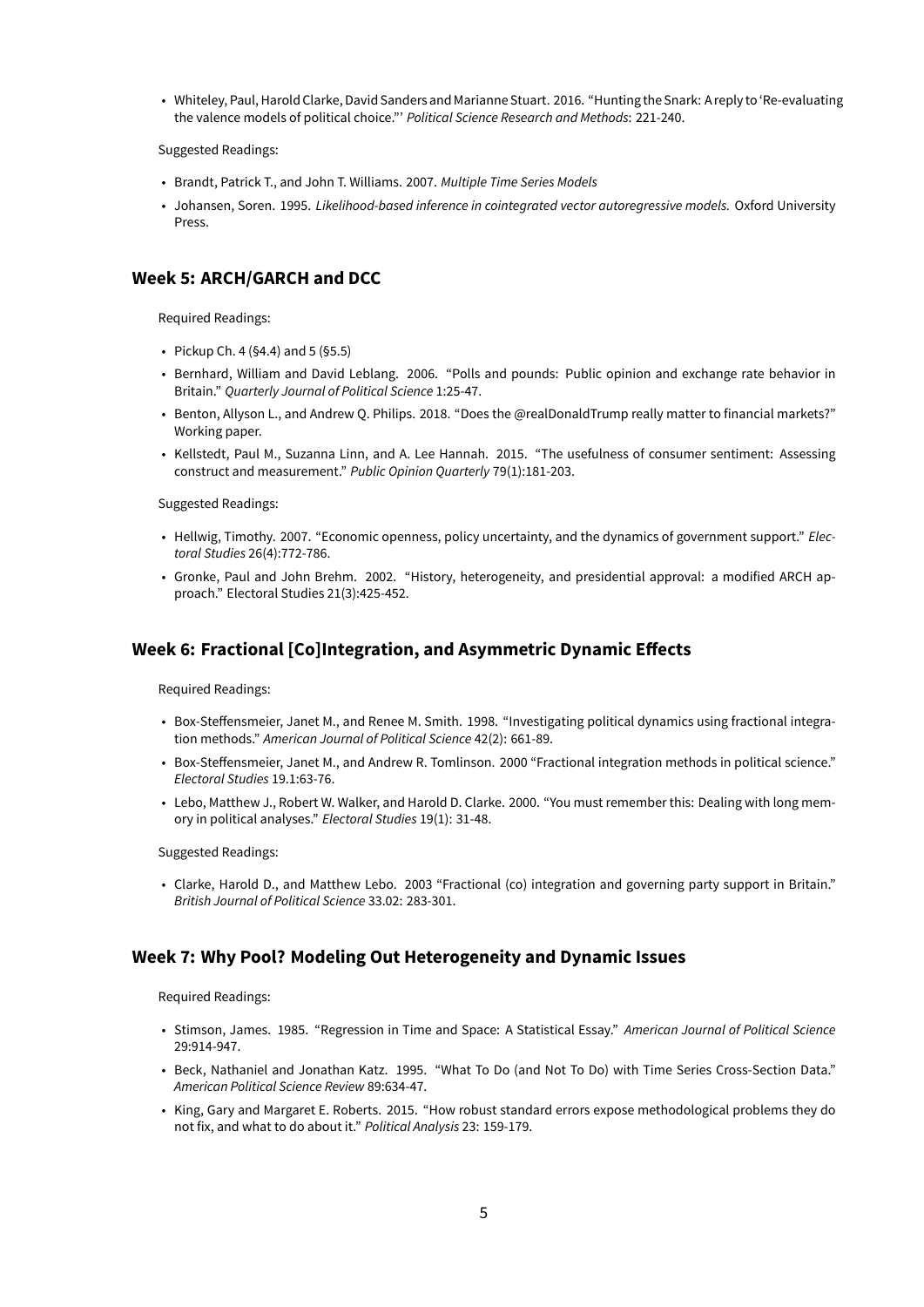# **Week 8: Midterm Exam**

## **Week 9: Modeling Heterogeneity: Intercepts and Slopes**

Required Readings:

- Bell, Andrew, and Jones, Kelvyn, 2015. "Explaining fixed effects: Random effects modeling of time-series crosssectional and panel data." *Political Science Research and Methods*, 3(1):133-153.
- Clark, Tom S., and Linzer, Drew A., 2015. "Should I use fixed or random effects?" *Political Science Research and Methods* 3(2):399-408.
- Kittel, Bernhard, and Hannes Winner. 2005. "How reliable is pooled analysis in political economy? The globalizationwelfare state nexus revisited." *European Journal of Political Research* 44(2):269-293.

Suggested Readings:

- Arceneaux, Kevin, and David W. Nickerson. 2009. "Modeling certainty with clustered data: A comparison of methods." *Political Analysis* 17(2):177-190.
- Steenbergen, Marco R., and Bradford S. Jones. 2002. "Modeling multilevel data structures." *American Journal of Political Science* 46(1):218-237.

# **March 27: NO CLASS (Spring Break)**

#### **Week 10: Modeling Dynamics, GMM and DPD Estimators**

Required Readings:

- Plumper, Thomas, Vera E. Troeger, and Philip Manow. 2005. "Panel data analysis in comparative politics: Linking method to theory." *European Journal of Political Research* 44:327-354.
- Wawro, Gregory. 2002. "Estimating dynamic panel data models in political science." *Political Analysis* 10(1):25-48.
- Williams, Laron K., and Guy D. Whitten. 2012. "But Wait, There's More! Maximizing Substantive Inferences from TSCS Models." *Journal of Politics* 74(3): 685-93.

Suggested Readings:

- Williams, Laron K., and Guy D. Whitten. 2011. "Dynamic simulations of autoregressive relationships." *The Stata Journal* 11(4):1-12.
- Plumper, Thomas, and Vera E. Troeger. 2007. "Efficient estimation of time-invariant and rarely changing variables in finite sample panel analyses with unit fixed effects." *Political Analysis* 15:124-139.

# **Week 11: Modeling Dynamic Heterogeneity, Introduction to Modeling Spatial Heterogeneity**

Required Readings:

- Pesaran, M. H., Shin, Y., and Smith, R. P. 1999. "Pooled mean group estimation of dynamic heterogeneous panels." *Journal of the American Statistical Association*, 94(446): 621-634.
- Beck, Nathaniel, Kristian Skrede Gleditsch, and Kyle Beardsley. "Space is more than geography: Using spatial econometrics in the study of political economy." *International Studies Quarterly* 50.1 (2006):27-44.

#### **Week 12: Modeling Spatial Heterogeneity**

Required Readings:

- Neumayer, Eric and Thomas Plumper. 2016. "W." *Political Science Research and Methods* 4(1):175-193.
- Vega, S.H. and J.P. Elhorst. 2015. "The SLX Model." *Journal of Regional Science* 55(3): 339-363.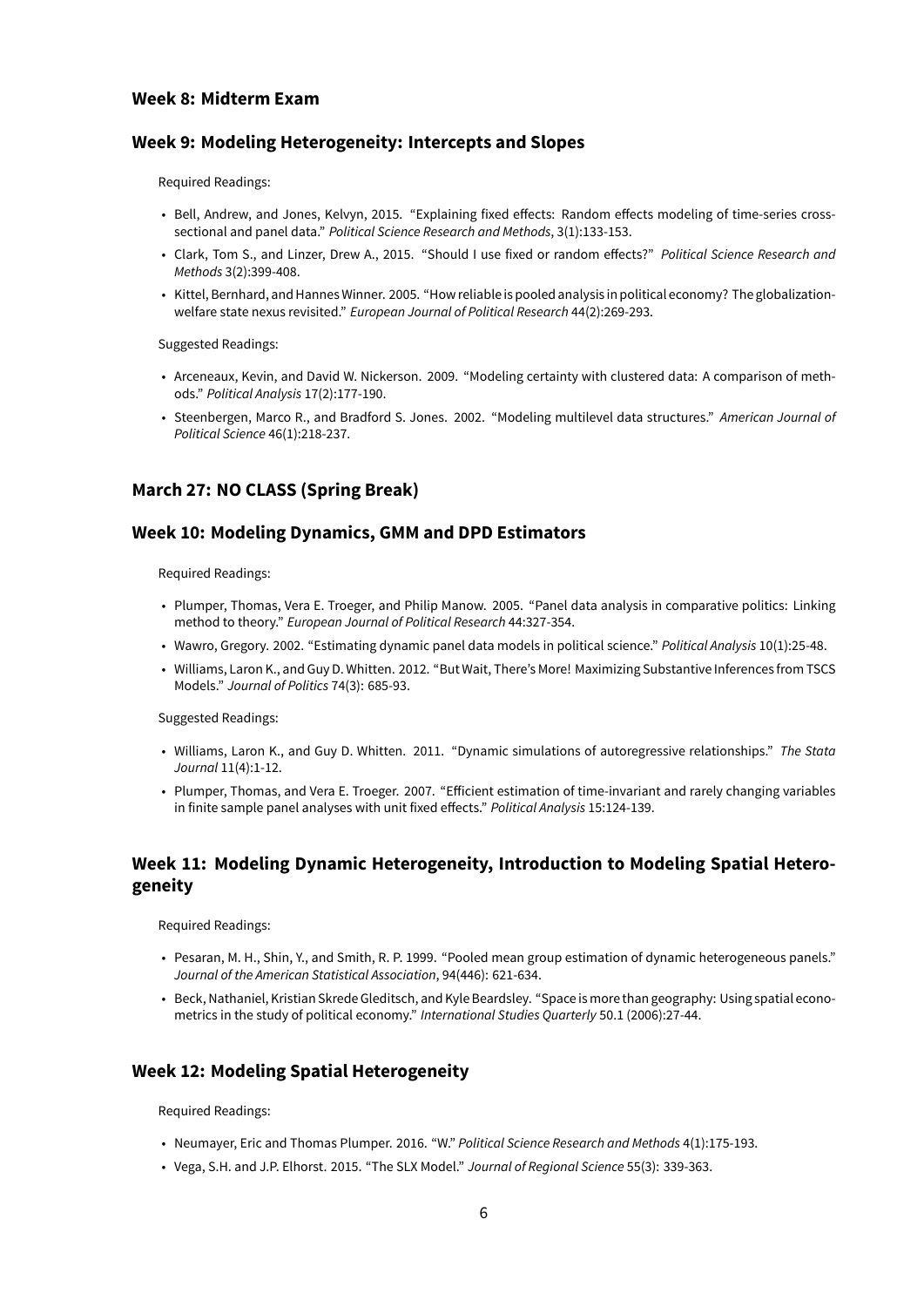• Franzese, Robert J., and Jude C. Hays. 2007. "Spatial-econometric models of cross-sectional interdependence in political science panel and time-series-cross-section data." *Political Analysis* 15(2): 140-164.

Suggested Readings:

• Williams, Laron K., and Guy D. Whitten, 2015. "Don't stand so close to me: Spatial contagion effects and party competition." *American Journal of Political Science*, 59(2): 309-325.

#### **Week 13: Modeling Dichotomous Data, Missing Data and Unbalanced Datasets**

Required Readings:

- Honaker, James, Gary King, and Matthew Blackwell.2011. "Amelia II: A program for missing data." *Journal of Statistical Software* 45(7):1-47.
- Carter, David B. and Curtis S. Signorino. 2010. "Back to the future: Modeling time dependence in binary data." *Political Analysis* 18(3):271-292.
- Beck, Nathaniel, Jonathan N. Katz, and Richard Tucker. 1998. "Taking time seriously: Time-series-cross-section analysis with a binary dependent variable." *American Journal of Political Science* 42:1260-1288.

Suggested Readings:

• Rubin, Donald B. 1976. "Inference and missing data." *Biometrika* 63(3):581-592.

#### **Week 14: Student Presentations**

Research papers due Friday, April 27, by 11:59pm.

Student critiques due Tuesday, May 1 by Noon.

#### **STATEMENT ABOUT STUDENTS WITH DISABILITIES**

The Americans with Disabilities Act (ADA) is a federal anti-discrimination statute that provides comprehensive civil rights protection for persons with disabilities. Among other things, this legislation requires that all students with disabilities be guaranteed a learning environment that providesfor reasonable accommodation of their disabilities. If you believe you have a disability requiring an accommodation, please contact Disability Services—either online at<http://www.colorado.edu/disabilityservices/> or at the Center for Community, N200, 107 UCB.

To best accommodate students who may require alternative services, it is crucial that you contact me *early in the semester* if you need such accommodations.

#### **HONOR CODE, COPYRIGHT, AND PLAGARISM STATEMENTS**

## "*On my honor, as a University of Colorado Boulder student, I have neither given nor received unauthorized assistance*"

The CU Honor Code is intended to uphold the intellectual reputation of the university by establishing trust among individuals regarding intellectual honesty. As the website states, "The Honor Code secures an environment where academic integrity can flourish and aims to install the principles of honesty, trust, fairness, respect, and responsibility as essential features of the University of Colorado Boulder campus". Violations of intellectual honesty include plagiarism, cheating, and the unauthorized use of materials, all of which erode trust among individuals. If you have any questions about this, please see me, the Honor Code website [\(http://www.colorado.edu/honorcode/](http://www.colorado.edu/honorcode/)), or the Honor Code Office (1B70 Regent Admin Building).